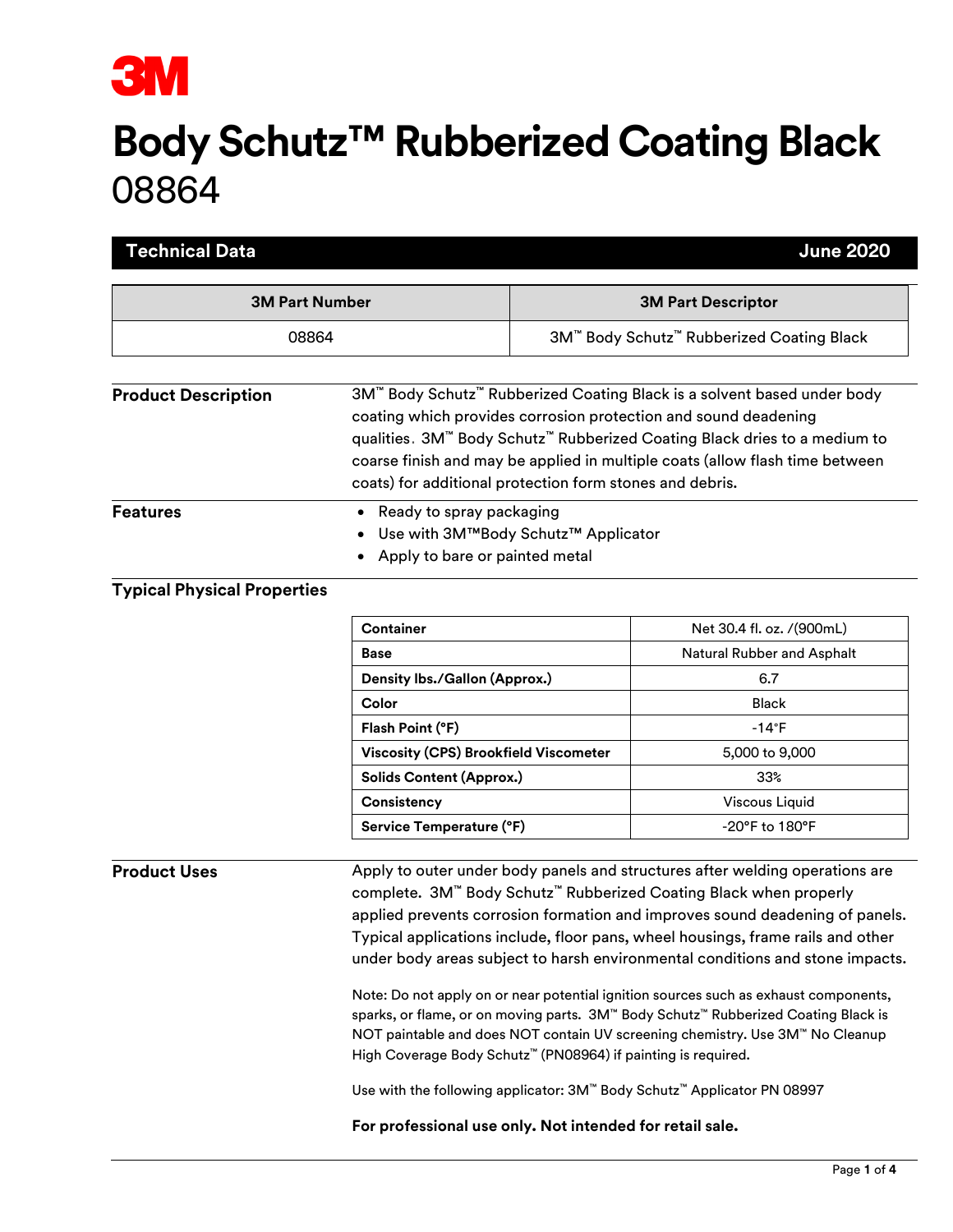## **3M™ Body Schutz™ Rubberized Coating Black**

08864

| <b>Surface Preparation &amp;</b> | 1. Prepare the surface requiring coating by abrading areas with a coarse to                                                                                                                                                               |
|----------------------------------|-------------------------------------------------------------------------------------------------------------------------------------------------------------------------------------------------------------------------------------------|
| <b>Directions for Use</b>        | medium grade abrasive as necessary to remove lose or damaged original<br>coatings and dress welds. Next clean area with a VOC compliant surface<br>cleaner as necessary.                                                                  |
|                                  | 2. Mask to protect areas not requiring coatings.                                                                                                                                                                                          |
|                                  | 3. Shake bottle well, remove cap and attach bottle to 3M™Body Schutz™<br>Applicator PN 08997, adjust air pressure prior to spraying do not exceed<br>60psi, lower air pressure provides a coarser finish.                                 |
|                                  | 4. Spray material to prepared panel from a distance of 6 to 12 inches using a<br>50% overlap to ensure coverage, apply two or more coats for maximum<br>protection allowing flash time (5 min.) between coats.                            |
|                                  | 5. After completing application wash equipment with an applicable spray<br>gun cleaner to remove residual material in the 3M™Body Schutz™<br>Applicator. Always follow local use and disposal rules for spray gun<br>cleaning operations. |

#### **Performance Properties**

| Property                | Condition                                              | Result                            |  |  |
|-------------------------|--------------------------------------------------------|-----------------------------------|--|--|
| <b>Tack Free</b>        | 1/8" (3mm) Wet Film @ $75^{\circ}$ F (24 $^{\circ}$ C) | 30 Minutes                        |  |  |
| Dry Time                | 1/8" (3mm) Wet Film @ 75°F (24°C)                      | 4-6 Hours                         |  |  |
| Complete Dry            | 1/8" (3mm) Wet Film @ 75°F (24°C)                      | 24 Hours                          |  |  |
| <b>Metal Adhesion</b>   | 24 Hours @ 75°F (24°C)                                 | Excellent (cross hatch peel test) |  |  |
| <b>Water Resistance</b> | 2 Weeks Water Soak @ 75°F (24°C)                       | No Loss of Adhesion to            |  |  |
|                         |                                                        | Substrate                         |  |  |
| <b>Heat Resistance</b>  | 2 Weeks @ 180°F (82°C)                                 | No Degradation/Softening          |  |  |
| Abrasion                | 1 Pint 40 Grit Gravel @ 90 PSI (6.2                    | Very Good                         |  |  |
| Resistance              | bar)                                                   |                                   |  |  |
| Coverage                | 1 Coat 50% Overlap                                     | $\sim$ 30 Sq. Ft.                 |  |  |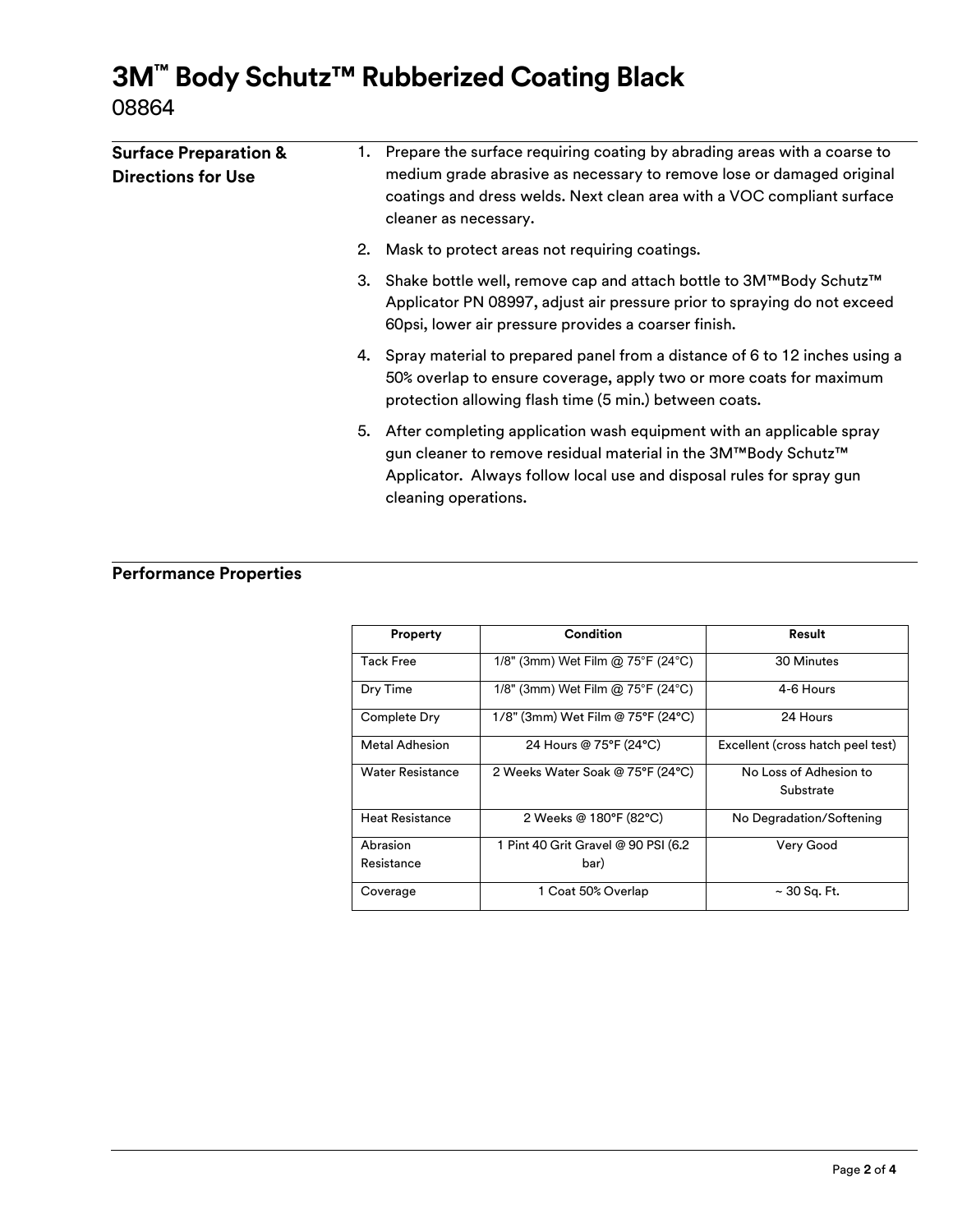### **3M™ Body Schutz™ Rubberized Coating Black**

08864

| <b>Applications</b>                               | External auto body corrosion protection.                                                                                                                                                                                                                                                                                                                                                                                                                                                                                                                                                                                                                                                                                                                                                                                     |  |  |  |
|---------------------------------------------------|------------------------------------------------------------------------------------------------------------------------------------------------------------------------------------------------------------------------------------------------------------------------------------------------------------------------------------------------------------------------------------------------------------------------------------------------------------------------------------------------------------------------------------------------------------------------------------------------------------------------------------------------------------------------------------------------------------------------------------------------------------------------------------------------------------------------------|--|--|--|
| <b>Storage and Handling</b>                       | <b>HANDLING</b>                                                                                                                                                                                                                                                                                                                                                                                                                                                                                                                                                                                                                                                                                                                                                                                                              |  |  |  |
|                                                   | Avoid eye contact with vapors, mists or spray. Do not breathe vapors. Avoid prolonged or<br>repeated skin contact. Do not eat, drink or smoke when using this product. Wash exposed areas<br>thoroughly with soap and water.<br><b>STORAGE</b>                                                                                                                                                                                                                                                                                                                                                                                                                                                                                                                                                                               |  |  |  |
|                                                   |                                                                                                                                                                                                                                                                                                                                                                                                                                                                                                                                                                                                                                                                                                                                                                                                                              |  |  |  |
|                                                   | When stored at the recommended conditions in original, unopened containers, this product has<br>a shelf life of 24 months from the date of manufacture. Store away from acids. Keep container<br>in well-ventilated area.                                                                                                                                                                                                                                                                                                                                                                                                                                                                                                                                                                                                    |  |  |  |
| <b>Precautionary Information</b>                  | Before using this product, please reference Product Label and/or Safety Data Sheet for Health<br>and Safety Information. Note: Laws controlling the acceptable amounts of Volatile Organic<br>Compounds (VOCs) vary by state, and in some cases by locality. For surface preparation and<br>clean-up activities, consult federal, state and local regulations regarding use of products<br>containing VOCs in your area.                                                                                                                                                                                                                                                                                                                                                                                                     |  |  |  |
| <b>Technical Information</b>                      | The technical information, guidance, and other statements contained in this document or<br>otherwise provided by 3M are based upon records, tests, or experience that 3M believes to be<br>reliable, but the accuracy, completeness, and representative nature of such information is not<br>guaranteed. Such information is intended for people with knowledge and technical skills<br>sufficient to assess and apply their own informed judgment to the information. No license under<br>any 3M or third-party intellectual property rights is granted or implied with this information.                                                                                                                                                                                                                                   |  |  |  |
| <b>Product Selection and Use</b>                  | Many factors beyond 3M's control and uniquely within user's knowledge and control can affect the<br>use and performance of a 3M product in a particular application. As a result, customer is solely<br>responsible for evaluating the product and determining whether it is appropriate and suitable for<br>customer's application, including conducting a workplace hazard assessment and reviewing all<br>applicable regulations and standards (e.g., OSHA, ANSI, etc.). Failure to properly evaluate, select,<br>and use a 3M product in accordance with all applicable instructions and with appropriate safety<br>equipment, or to meet all applicable safety regulations, may result in injury, sickness, death, and/or<br>harm to property.                                                                          |  |  |  |
| <b>Warranty, Limited Remedy</b><br>and Disclaimer | Unless a different warranty is specifically stated on the applicable 3M product packaging or<br>product literature (in which case such warranty governs), 3M warrants that each 3M product<br>meets the applicable 3M product specification at the time 3M ships the product. 3M MAKES NO<br>OTHER WARRANTIES OR CONDITIONS, EXPRESS OR IMPLIED, INCLUDING, BUT NOT LIMITED<br>TO, ANY IMPLIED WARRANTY OR CONDITION OF MERCHANTABILITY, FITNESS FOR A<br>PARTICULAR PURPOSE, OR ARISING OUT OF A COURSE OF DEALING, CUSTOM, OR USAGE<br>OF TRADE. If a 3M product does not conform to this warranty, then the sole and exclusive<br>remedy is, at 3M's option, replacement or repair of the 3M product or refund of the purchase<br>price. Warranty claims must be made within one (1) year from the date of 3M's shipment. |  |  |  |